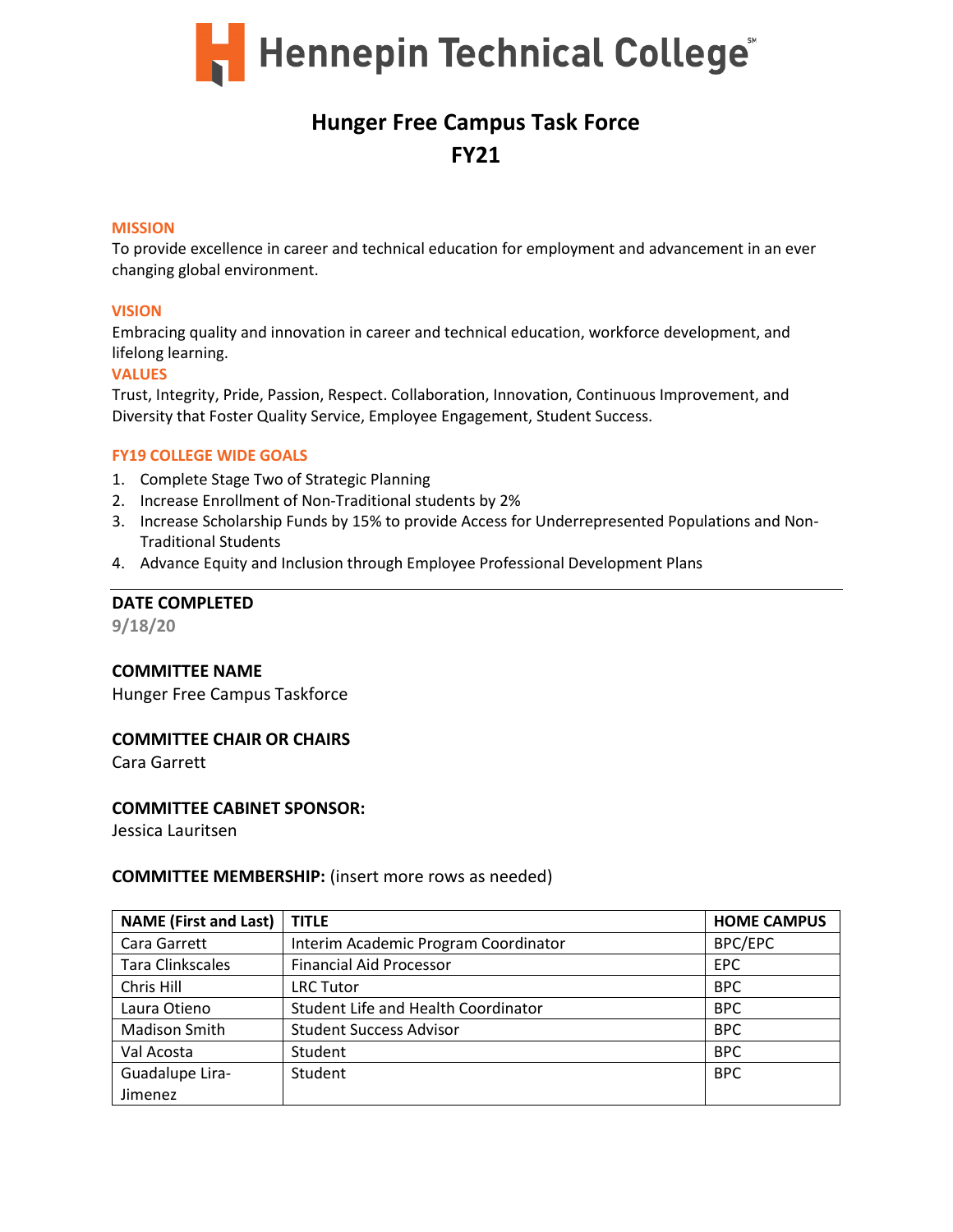**COMMITTEE BACKGROUND** (when was the committee established and any other helpful committee history)

The Hunger Free Campus Taskforce was established the fall of 2019 after legislation was introduced at the Minnesota state government.

Also partnerships with the Brooklyn Bridge Alliance, Boynton Health and Hennepin County starting fall 2018 identified hunger as an issue impacting student success.

**COMMITTEE PURPOSE** (describe the purpose of forming the committee and the expected outcomes. What are the expectations, services and outcomes that the committee will provide)

Create sustainable campus resources for food insecure students. Develop ways to get information to students, faculty and staff about on campus and off campus food assistance and basic needs resources. The Committee's purpose includes the specific outcomes required by the Hunger Free Campus legislation:

- Has a food pantry, partnership with a food bank, or some type of food distribution system on campus available to students.
- Has a designated staff person on campus to educate students on SNAP and other public services aimed to reduce food insecurity.
- Provides emergency funds to assist students who may be experiencing basic needs insecurity.
- Has a taskforce dedicated to addressing food insecurity concerns.
- Hosts or participates in at least one hunger awareness event each year.

**KEY ASSUMPTIONS** (events or circumstances that are expected to occur during the committee life cycle)

- *We assume* that when we are intentional about food insecurity efforts, metrics should improve.
- *We assume* this is a cross-functional team because successful food insecurity efforts must occur across the college.
- *We assume* the Hunger Free Campus taskforce will have continued Cabinet support.
- *We assume* our work will be data driven and that the task force will have access to the required data to support its work.
- *We assume* all members of this taskforce will actively participate.

# **STAKEHOLDERS:**

| <b>Stakeholder Group</b>     | <b>Reporting Date for Updates</b> |
|------------------------------|-----------------------------------|
| l Cabinet                    | Annually                          |
| President's Advisory Council | Annually                          |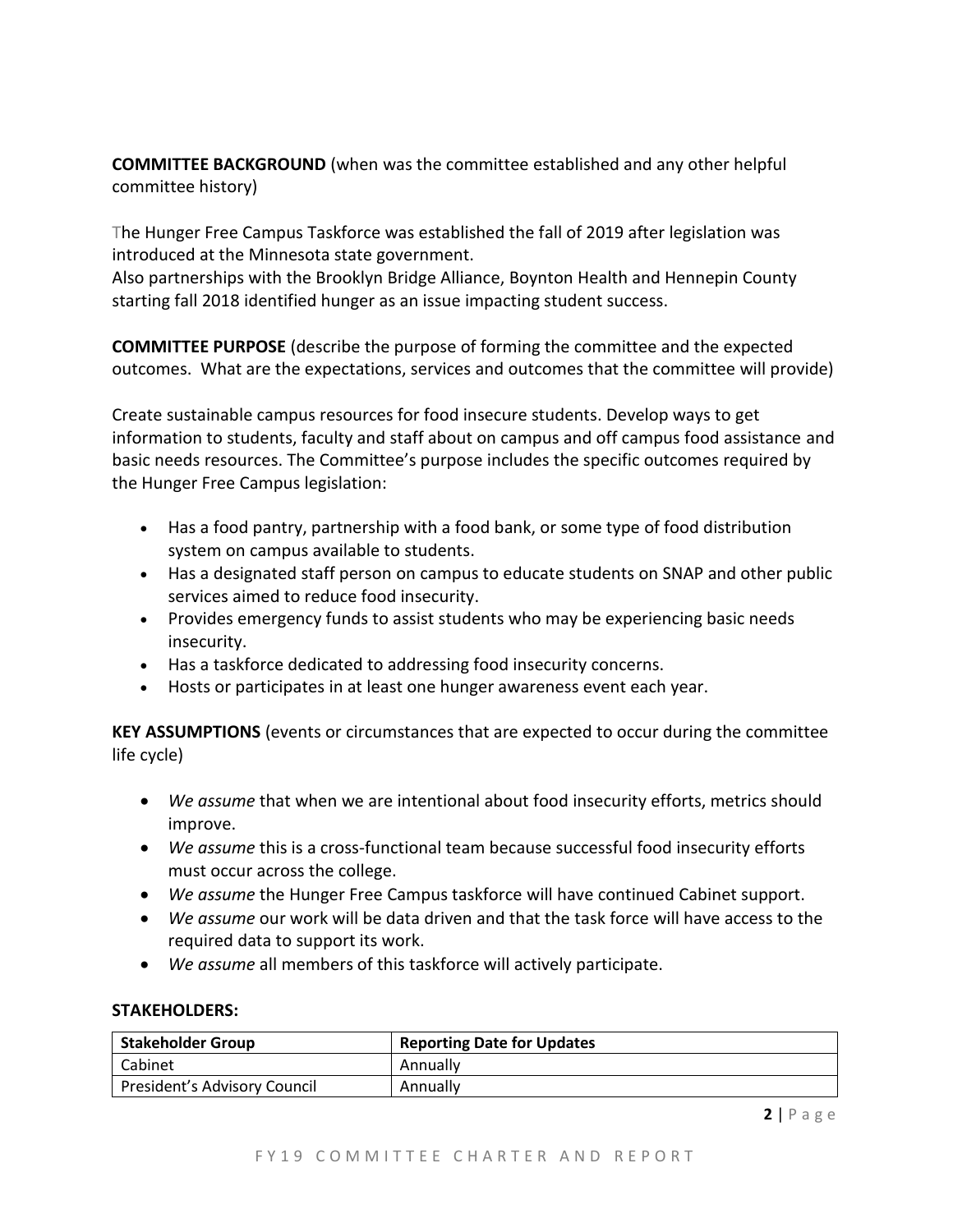| Faculty            | Annually |
|--------------------|----------|
| Staff              | Annually |
| Students           | Annually |
| Community partners | Annually |

# **DELIVERABLES:**

- Create communication plan for students, faculty and staff around food insecurity resources
- Implement food distribution at Eden Prairie campus
- Research which off campus programs students are using, learn how students become eligible to participate and communicate with students that could meet eligibility but are not using the programs
- Assess barriers to students using current on and off campus resources
- Identify cost and resources associated to ensure emergency assistance grant is available to students
- Review and compare research created by Boynton Health, Stop Drop and Enroll, #realcollege and Hennepin County
- Onboard AmeriCorps VISTA to support current programs and build capacity
- Create and share course syllabi basic needs statement with faculty
- Create and distribute survey to students to get more specific understanding of food needs.
- Research and find options for distributing culturally appropriate foods.

**MEETING FREQUENCY/MEETING LENGTH** (meeting norms and expectations include when, where and how often to meet, what is expected of members with regard to attendance and preparation and the duration of the meeting (i.e. one hour, two hours, etc.)

| <b>Date</b> | <b>Time</b> | Location                      |
|-------------|-------------|-------------------------------|
| Monthly     | 1 hour      | EPC/ BPC or Zoom during COVID |
|             |             |                               |
|             |             |                               |
|             |             |                               |
|             |             |                               |
|             |             |                               |
|             |             |                               |

**FISCAL YEAR COMMITTEE GOALS** (if possible, should connect to at least one college-wide goal or Minnesota State performance metrics)

| Goal                               | <b>Objective</b>                                         |
|------------------------------------|----------------------------------------------------------|
| Decrease food insecurity among HTC | have an established on-campus food pantry or partnership |
| students                           | with a local food bank toprovide regular, on-campus food |